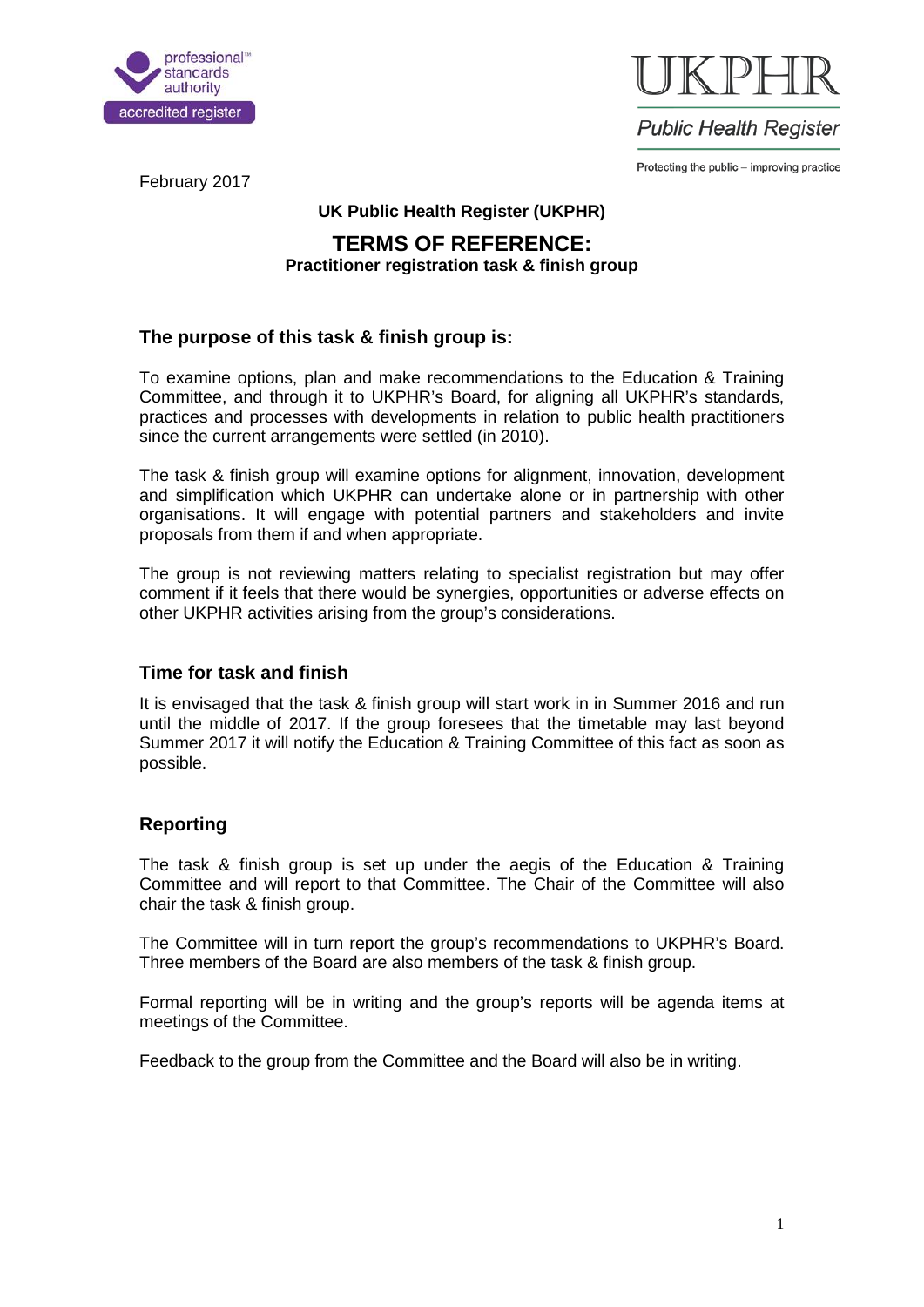



Protecting the public - improving practice

## **Tasks**

- To map current standards, practices and processes, including guidance relating to any and all of these, against those in the wider workforce;
- To receive and consider comments and critiques from group members and stakeholders about their fitness for purpose and to investigate options for change going forward;
- To consult widely on its work and involve public health stakeholders in its work as openly and transparently as possible;
- To make recommendations to UKPHR's Board, through its Education & Training Committee, on any changes needed to the standards, structure and processes, including budgetary consequences in terms of cost and/or income, in order to implement any plans it may recommend for changing existing standards, practices and processes including the development of any new or different ones;
- To consider the implications for UKPHR's activities and functions, existing registrants and current applicants for registration including the timing and phasing of any change programme the group may recommend;
- To consider the implications for UKPHR's involvement in the Public Health Wales pilot of advanced practice (public health) and the West Midlands practitioner registration scheme Part A Tutorial programme and to make recommendations, where appropriate, in relation to co-benefits, conflict of interest, commercial conflict and benefits;
- To take, keep and deliver to UKPHR at the finish all minutes of meetings held by the group, other records made and evidence received and keep copies safe for inspection.
- After making recommendations to UKPHR's Board through its Education & Training Committee, ascertain whether the work of the group is concluded or to be continued

#### **Costs and resources**

UKPHR will meet the reasonable costs of the task & finish group including payment for meeting rooms and teleconferencing facilities, reimbursement of members' travel and subsistence and other incidental costs.

UKPHR will provide secretariat support for the group and meeting rooms at UKPHR's Birmingham office if requested by the group.

UKPHR is willing to pay for additional external consultancy support for the group's work but any proposal for such support must be costed and approved by UKPHR's Board before it is procured.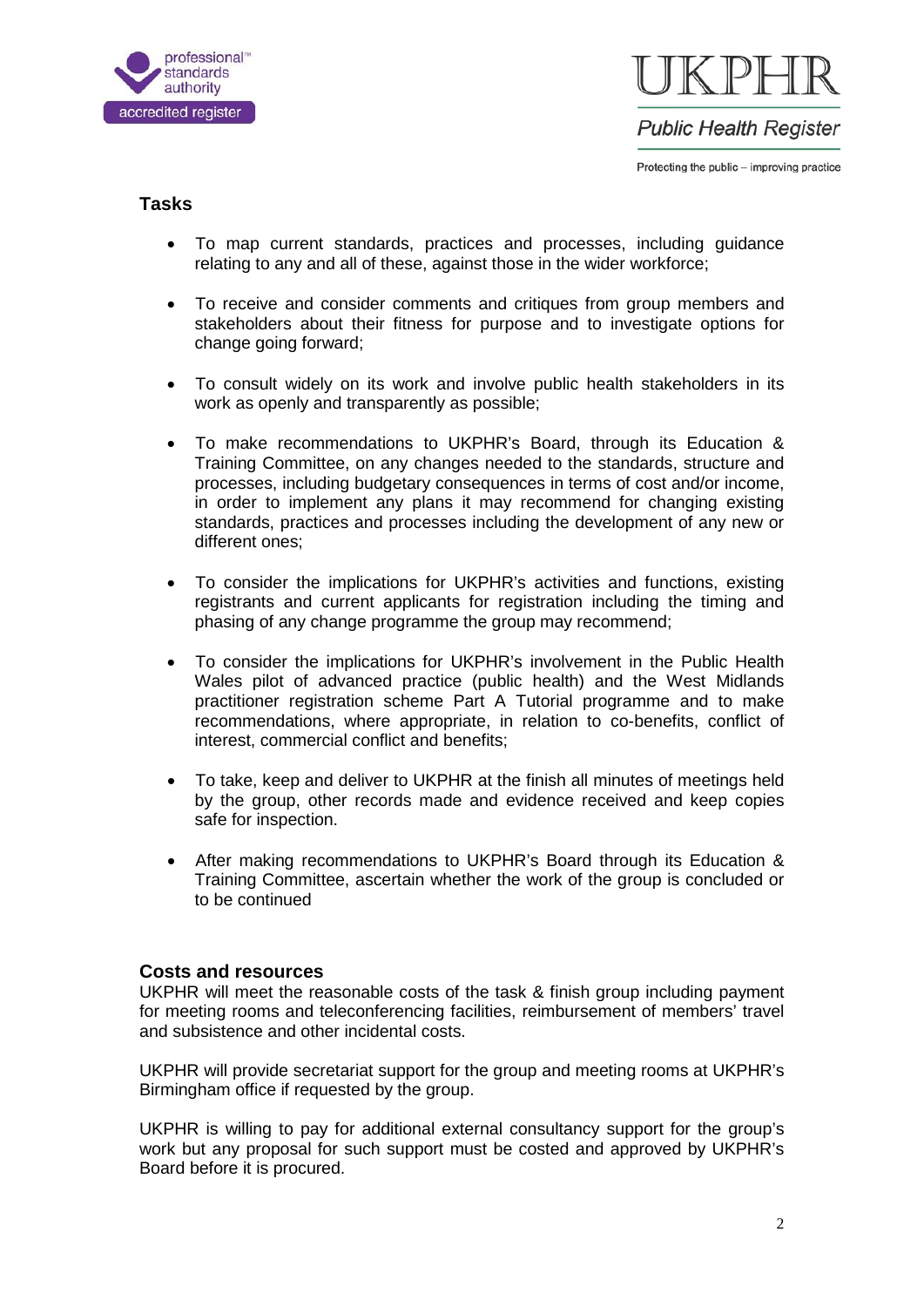



**Public Health Register** 

Protecting the public - improving practice

#### **Membership**

The following shall be the initial membership of the task & finish group:

| <b>NAME</b>                            | <b>ORGANISATION</b>                    | <b>ROLE</b>       | <b>PERSPECTIVE OF</b>            |
|----------------------------------------|----------------------------------------|-------------------|----------------------------------|
| <b>Susan Powell</b>                    | Manchester Metropolitan<br>University  | Chair             | <b>UKPHR</b>                     |
| Mark Cortnage                          | Anglia Ruskin University               | Member            | <b>HEIs</b>                      |
| <b>Claire Cotter</b>                   | Independent                            | Member            | <b>UKPHR</b>                     |
| <b>Janet Flint</b>                     | <b>HEE</b>                             | Watching<br>brief | <b>HEE</b>                       |
| Louise<br>Holden/Anna<br><b>Sasiak</b> | <b>PHE</b>                             | Member            | PHE                              |
| <b>Brendan Mason</b>                   | <b>PHW</b>                             | Member            | Faculty of Public Health         |
| Joanne Newton                          | <b>Portsmouth City Council</b>         | Member            | <b>English Local Authorities</b> |
| Em Rahman                              | <b>Health Education</b>                | Member            | <b>Registration schemes</b>      |
|                                        | Wessex                                 |                   | coordinators                     |
| Cerilan Rogers                         | <b>UKPHR Lead Moderator</b>            | Member            | Moderators                       |
| Alix Sheppard                          | East of England                        | Member            | <b>Registration schemes</b>      |
|                                        | registration scheme                    |                   | coordinators                     |
| <b>Viv Speller</b>                     | <b>Public Health Consultant</b>        | Member            | <b>UKPHR</b>                     |
| <b>Carol Stewart</b>                   | <b>Scottish Board</b>                  | Member            | <b>Scottish Boards</b>           |
|                                        | registration scheme                    |                   |                                  |
| Pav Sull                               | <b>UKPHR</b>                           | Secretariat       | <b>UKPHR</b>                     |
| Anne                                   | <b>Robert Gordon</b>                   | Member            | <b>HEIs</b>                      |
| Whitcombe                              | University                             |                   |                                  |
| <b>TBA</b>                             |                                        |                   | PH in Northern Ireland           |
| Kelly McFadyen                         | <b>PHW</b>                             | Member            | PH in Wales                      |
| <b>Jim McManus</b>                     | <b>Hertfordshire County</b><br>Council | Member            | Employers' HR                    |
| Charlotte<br>Jeavons                   | University of Greenwich                | Co-opted          | Founding partner                 |

The Group may:

- **Extend membership to other persons or organisations on request or at its own** initiative;
- Co-opt persons onto the task & finish group for general purposes or for a time-limited period or for a subject-specific task;
- **Invite persons and organisations to attend meetings for specific purposes, for** example give a presentation or provide advice.